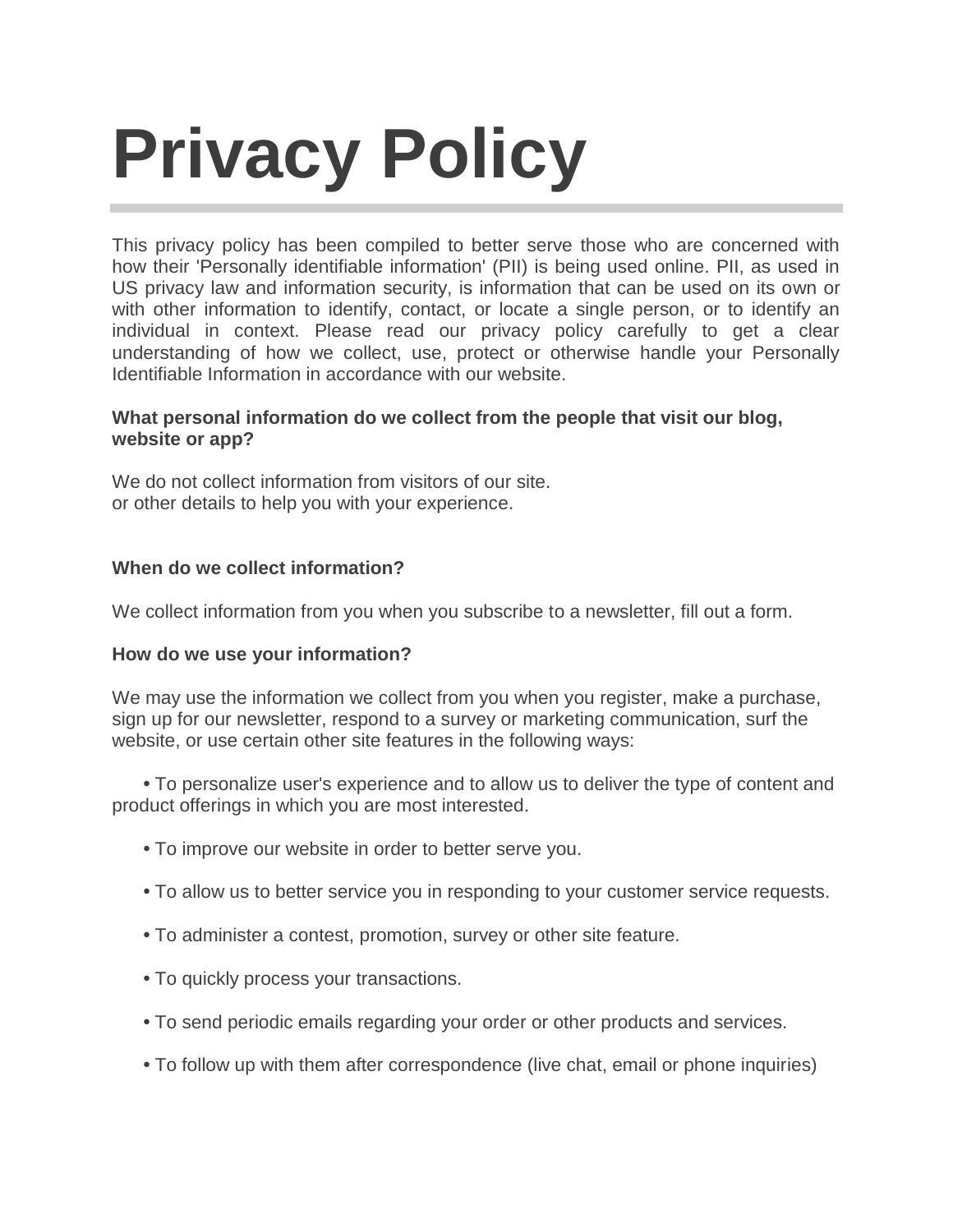#### **How do we protect visitor information?**

Our website is scanned on a regular basis for security holes and known vulnerabilities in order to make your visit to our site as safe as possible.

We use regular Malware Scanning.

Our website use an SSL certificate

#### **Do we use 'cookies'?**

Yes. Cookies are small files that a site or its service provider transfers to your computer's hard drive through your Web browser (if you allow) that enables the site's or service provider's systems to recognize your browser and capture and remember certain information. For instance, we use cookies to help us remember and process the items in your shopping cart. They are also used to help us understand your preferences based on previous or current site activity, which enables us to provide you with improved services. We also use cookies to help us compile aggregate data about site traffic and site interaction so that we can offer better site experiences and tools in the future.

#### **We use cookies to:**

**•** Keep track of advertisements.

You can choose to have your computer warn you each time a cookie is being sent, or you can choose to turn off all cookies. You do this through your browser (like Internet Explorer) settings. Each browser is a little different, so look at your browser's Help menu to learn the correct way to modify your cookies.

If you disable cookies off, some features will be disabled It won't affect the user's experience that make your site experience more efficient and some of our services will not function properly.

However, you can still place orders .

#### **Third-party disclosure**

We do not sell, trade, or otherwise transfer to outside parties your personally identifiable information unless we provide users with advance notice. This does not include website hosting partners and other parties who assist us in operating our website, conducting our business, or serving our users, so long as those parties agree to keep this information confidential. We may also release information when it's release is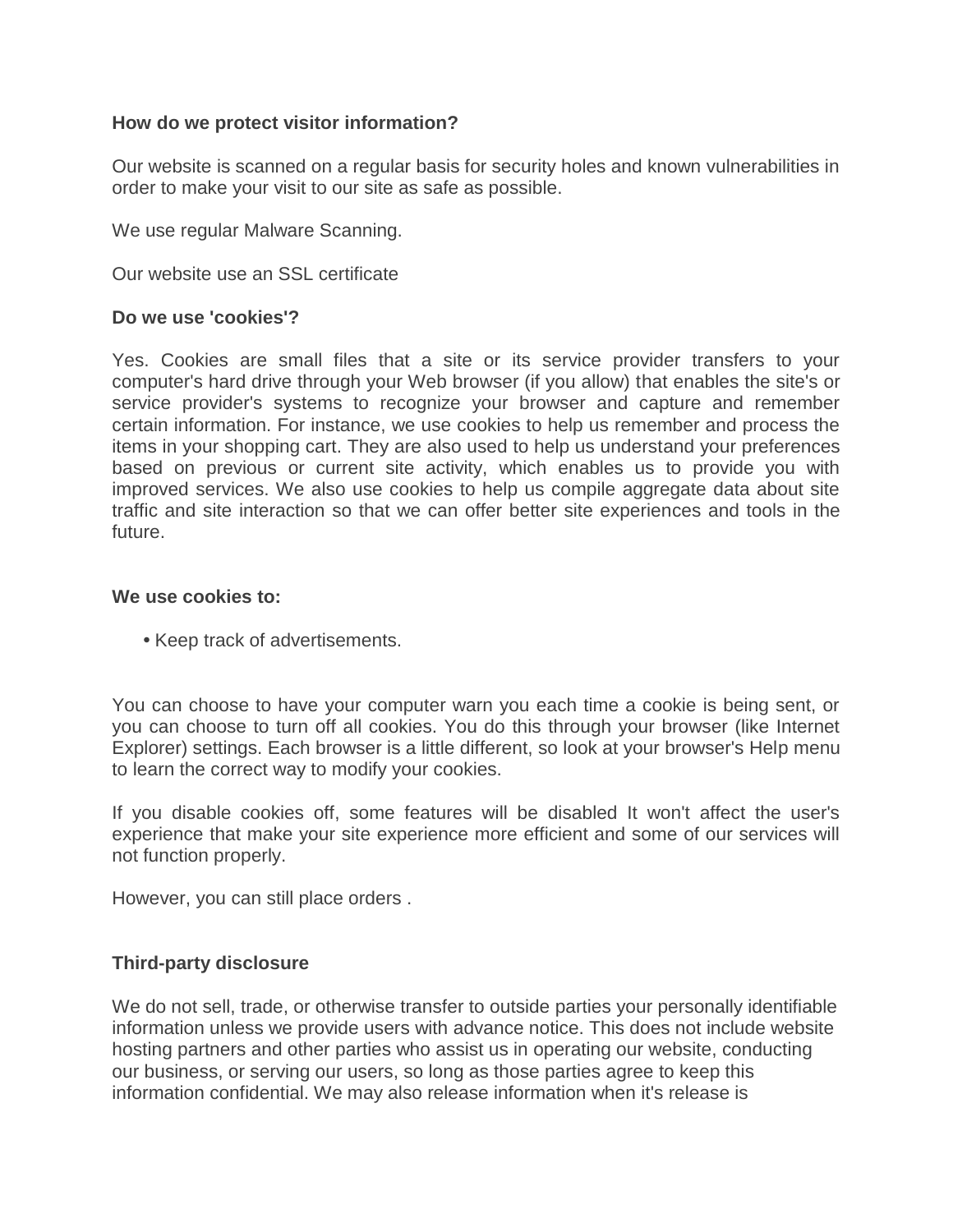appropriate to comply with the law, enforce our site policies, or protect ours or others' rights, property, or safety.

However, non-personally identifiable visitor information may be provided to other parties for marketing, advertising, or other uses.

#### **Third-party links**

Occasionally, at our discretion, we may include or offer third-party products or services on our website. These third-party sites have separate and independent privacy policies. We therefore have no responsibility or liability for the content and activities of these linked sites. Nonetheless, we seek to protect the integrity of our site and welcome any feedback about these sites.

## **Google**

Google's advertising requirements can be summed up by Google's Advertising Principles. They are put in place to provide a positive experience for users. <https://support.google.com/adwordspolicy/answer/1316548?hl=en>

We have not enabled Google AdSense on our site but we may do so in the future.

#### **California Online Privacy Protection Act**

CalOPPA is the first state law in the nation to require commercial websites and online services to post a privacy policy. The law's reach stretches well beyond California to require a person or company in the United States (and conceivably the world) that operates websites collecting personally identifiable information from California consumers to post a conspicuous privacy policy on its website stating exactly the information being collected and those individuals with whom it is being shared, and to comply with this policy. - See more at: [http://consumercal.org/california-online-privacy](http://consumercal.org/california-online-privacy-protection-act-caloppa/#sthash.0FdRbT51.dpuf)[protection-act-caloppa/#sthash.0FdRbT51.dpuf](http://consumercal.org/california-online-privacy-protection-act-caloppa/#sthash.0FdRbT51.dpuf)

#### **According to CalOPPA we agree to the following:**

Users can visit our site anonymously.

Once this privacy policy is created, we will add a link to it on our home page or as a minimum on the first significant page after entering our website.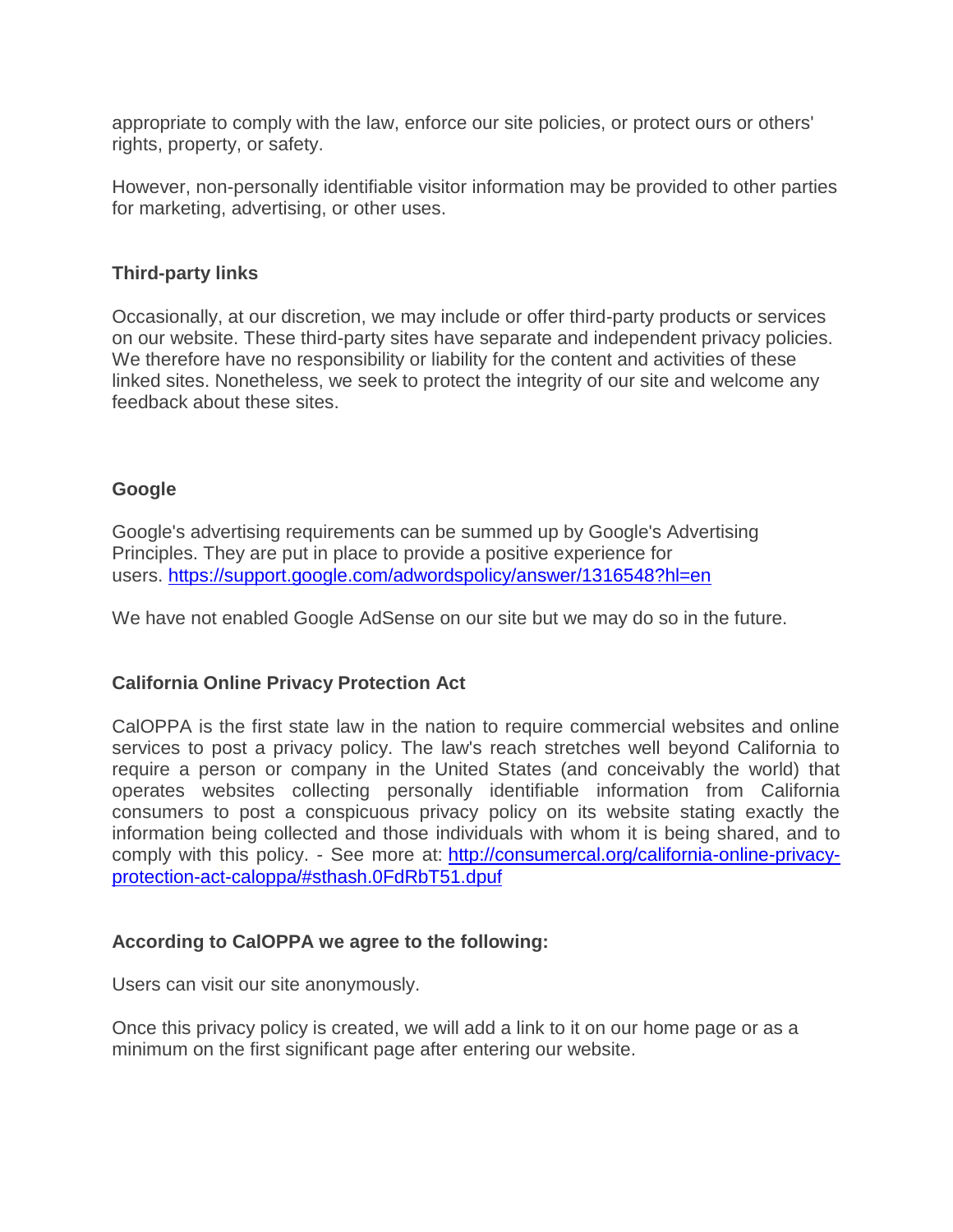Our Privacy Policy link includes the word 'Privacy' and can be easily be found on the page specified above.

Users will be notified of any privacy policy changes:

**•** On our Privacy Policy Page

Users are able to change their personal information:

**•** By emailing us

## **How does our site handle do not track signals?**

We honor do not track signals and do not track, plant cookies, or use advertising when a Do Not Track (DNT) browser mechanism is in place.

# **Does our site allow third-party behavioral tracking?**

It's also important to note that we do not allow third-party behavioral tracking

# **COPPA (Children Online Privacy Protection Act)**

When it comes to the collection of personal information from children under 13, the Children's Online Privacy Protection Act (COPPA) puts parents in control. The Federal Trade Commission, the nation's consumer protection agency, enforces the COPPA Rule, which spells out what operators of websites and online services must do to protect children's privacy and safety online.

We do not specifically market to children under 13.

#### **Fair Information Practices**

The Fair Information Practices Principles form the backbone of privacy law in the United States and the concepts they include have played a significant role in the development of data protection laws around the globe. Understanding the Fair Information Practice Principles and how they should be implemented is critical to comply with the various privacy laws that protect personal information.